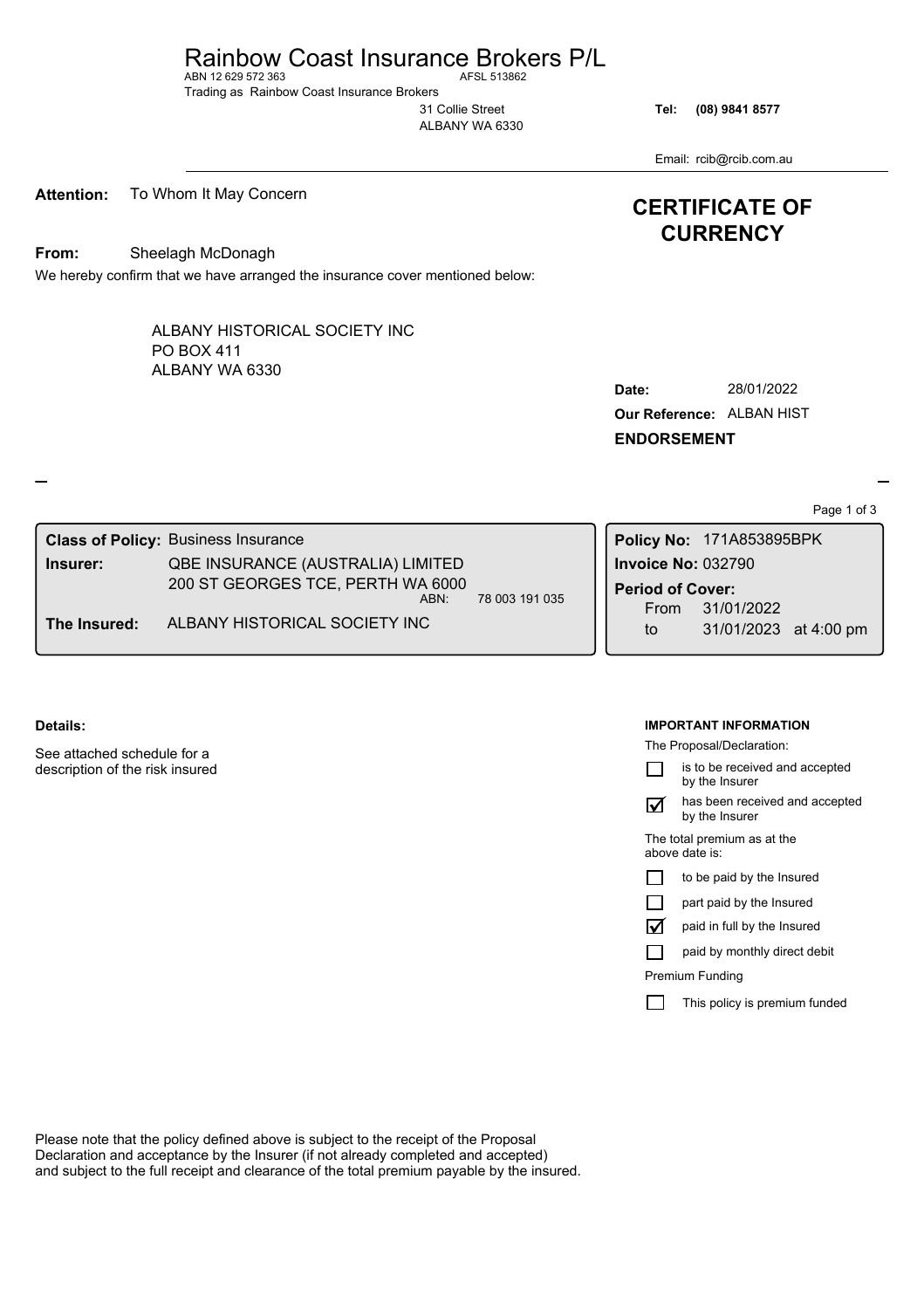## **Schedule of Insurance Page 2 of 3**

|              | <b>Class of Policy:</b> Business Insurance |
|--------------|--------------------------------------------|
| The Insured: | ALBANY HISTORICAL SOCIETY INC              |

**Class of Policy:** Business Insurance **Policy No:** 171A853895BPK **Invoice No: 032790 Our Ref:** ALBAN HIST

#### **QBE BUSINESS PACKAGE**

Insured Name **ALBANY HISTORICAL SOCIETY INC** \_\_\_\_\_\_\_\_\_\_\_\_\_\_\_\_\_\_\_\_\_\_\_\_\_\_\_\_\_\_\_\_\_\_\_\_\_\_\_\_\_\_\_\_\_\_\_\_\_\_\_\_\_\_\_\_\_\_\_\_\_\_\_\_\_\_\_\_\_\_\_\_\_\_\_\_\_\_\_\_ **BROADFORM LIABILITY SECTION**

| Number of Employees<br>Property Owners Only? | 5<br>No                                              |  |  |
|----------------------------------------------|------------------------------------------------------|--|--|
| Liability<br>Goods in Physical Control       | <b>Limit of Liability</b><br>\$20,000,000<br>250,000 |  |  |
| <b>Property Damage Excess</b>                | <b>Excess</b><br>500<br>S                            |  |  |

#### **SFT POLICY WORDING QM485**

#### APPLICABLE POLICY WORDING

 When BUSINESS PACK INSURANCE is shown on the Policy Schedule Commercial/Retail/Industrial Policy wording QM485-1121 applies. When TRADES PACK INSURANCE is shown on the Policy Schedule QBE Trade Policy QM207-0421 applies. When OFFICE PACK INSURANCE is shown on the Policy Schedule QBE Office Policy QM208-1221 applies.

## **ASL LIABILITY OPERATIONAL SITUATIONS**

 **LISTING OF SITUATIONS YOU OPERATE FROM Notwithstanding the territorial limits noted in the policy we acknowledge the following situations from which you operate your business: Address**

- **1) Old Goal Museum: 267 Stirling Terrace, Albany WA 6330**
- **2) Police House: 37 Duke Street, Albany WA 6330**
- **3) Patrick Taylor Cottage: 39 Duke Street, Albany WA 6330**
- **4) Albany Historical Society: Nind Street, SpencerPark WA 6330**

## **SFT POLICY WORDING QM485**

APPLICABLE POLICY WORDING

 When BUSINESS PACK INSURANCE is shown on the Policy Schedule Commercial/Retail/Industrial Policy wording QM485-1121 applies. When TRADES PACK INSURANCE is shown on the Policy Schedule QBE Trade Policy QM207-0421 applies. When OFFICE PACK INSURANCE is shown on the Policy Schedule QBE Office Policy QM208-1221 applies.

 $\mathcal{L}_\text{max}$ 

## **TERRORISM INSURANCE ACT - APPLICATION TO THIS POLICY**

 QBE Australia has determined that this policy (or part of it) is a policy to which the Terrorism Insurance Act 2003 applies. We have reinsured our liability under the Act with the Commonwealth Government reinsurer, the Australian Reinsurance Pool Corporation (ARPC). As a consequence, we are required to pay a premium to the ARPC and that amount (together with the cost of that part of the cover provided by us and administrative costs associated with the legislation) is reflected in the premium charged to you.

 As with any other part of our premium, it is subject to Government taxes and charges such as GST, stamp duty and, where applicable, levies.

#### **TERRORISM EXCLUSION ENDORSEMENT**

 Notwithstanding anything contained in this Policy or any endorsement attached to the contrary it is agreed that this Policy excludes death, injury, illness, loss, damage, liability, cost or expense directly or indirectly caused by, contributed to by, resulting from or arising out of or in connection with any act of terrorism, as defined herein, regardless of any other cause or event contributing concurrently or in any other sequence to the loss.